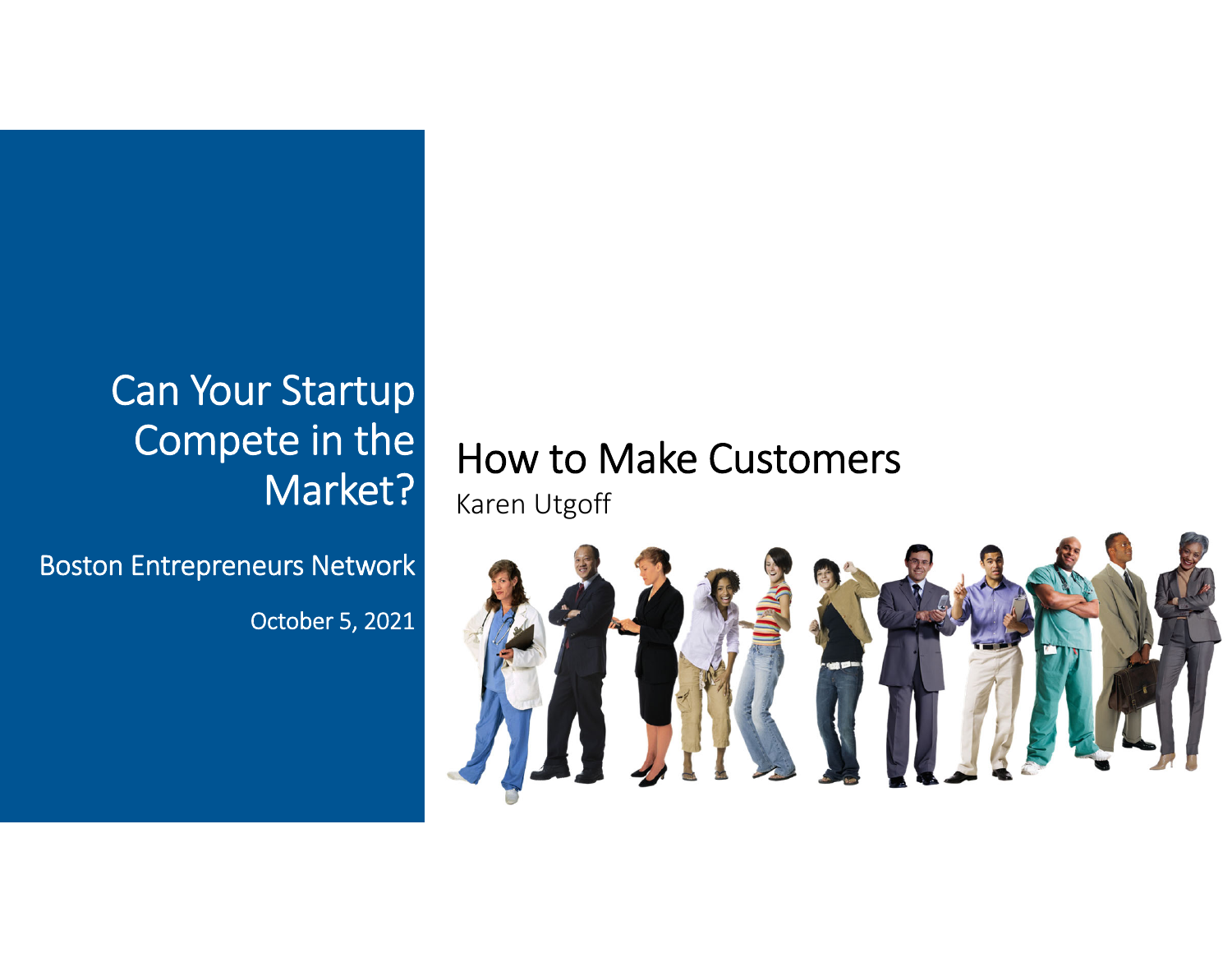

**Most startups fail for market‐related reasons**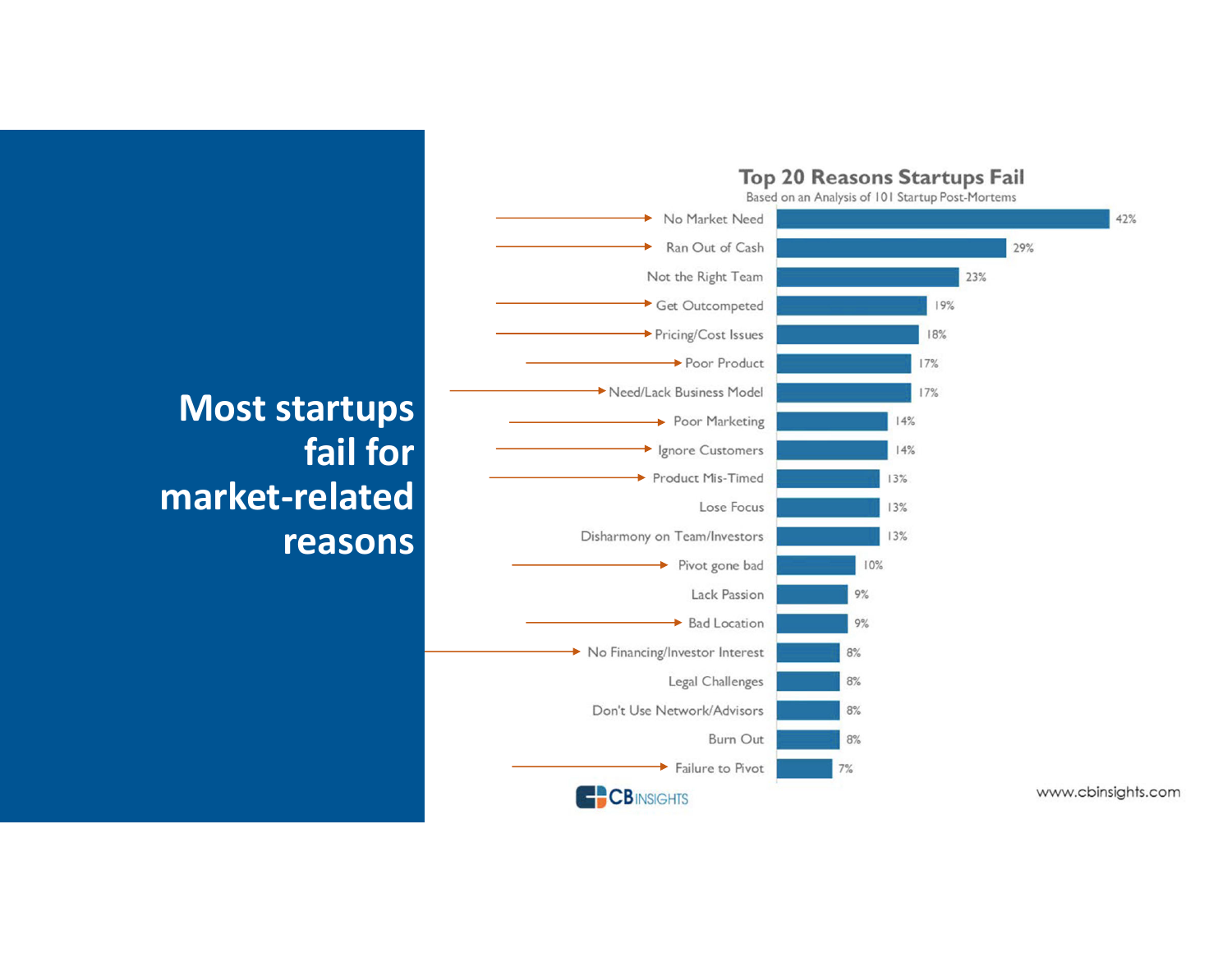**To compete… strategic pieces are necessary but not sufficient**

- $\mathbb{R}^n$ Business Model
- $\overline{\phantom{a}}$ Product Concept
- F Target Market/Customers
- **Value Proposition**
- $\mathcal{L}_{\mathcal{A}}$ Competitive Differentiation

*To succeed, these need to be translated into actual sales to actual customers*

Product‐Market Fit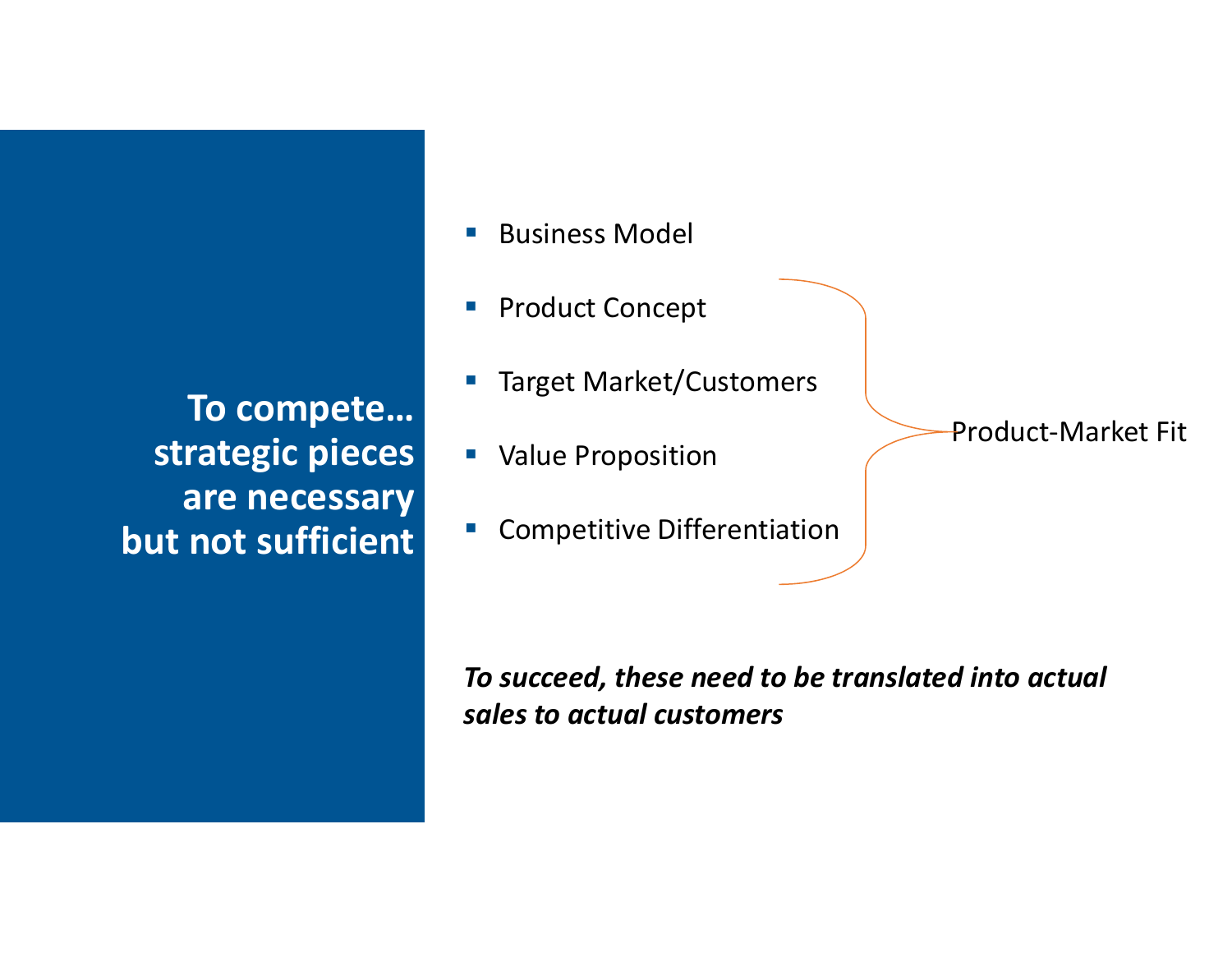### **Translating Target Market Strategy**



#### **Customer Personas: B2B example**

- 1. Unmet needs
- 2. Job title
- 3. Who do they report to?
- 4. Who reports to them?
- 5. Budget authority?
- 6. Educational background
- 7. Certifications/licensures
- 8. What professional journals/websites do they read?
- 9. What professional organizations do they belong to?
- 10. What conferences do the participate in?
- 11. Who influences them?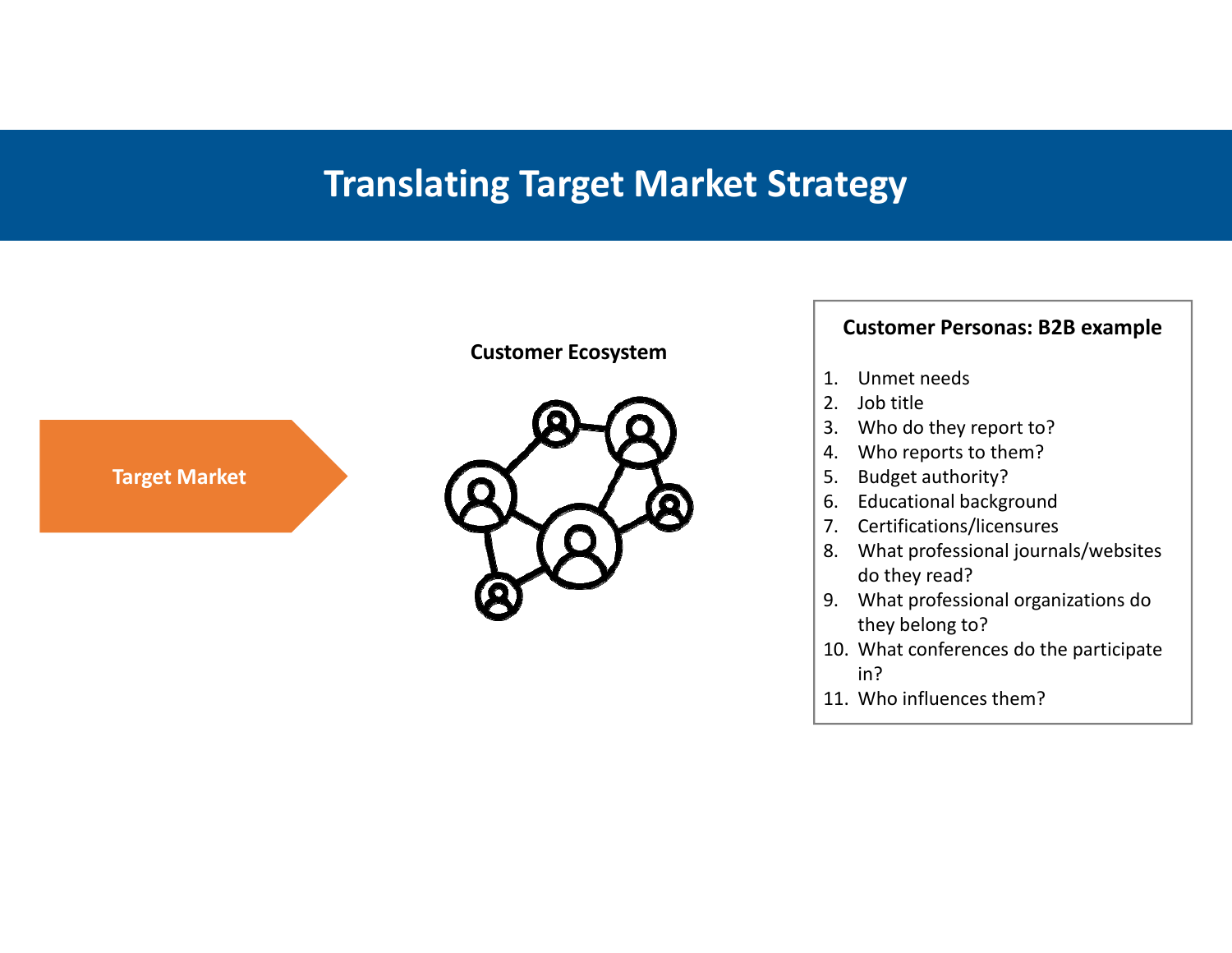### **Translating Product Concept Strategy**

**Product Concept Competitive Differentiators Value Proposition**

#### **Product Attributes**



#### **Product Offer**

- 1. Solution to customer's needs
- 2. Product benefits
- 3. Product features
- 4. "Packaging"
- 5. Pricing
- 6. Guarantees
- 7. Channels of distribution
- 8. Additional offerings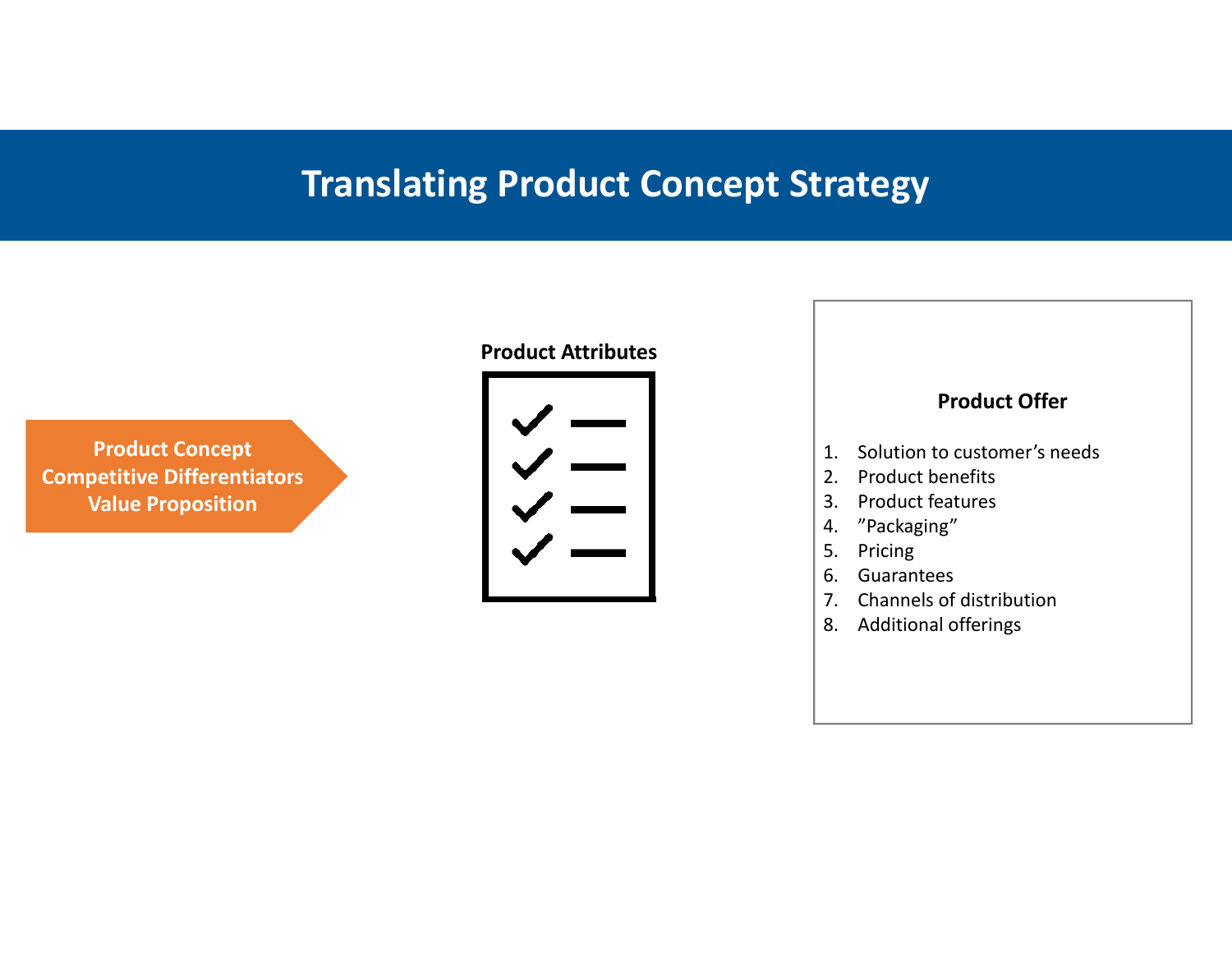Translating initial customers into competing for and winning customers systematically

- Leverage the experience and those first customers
- **Service Service E** Commit to developing a process and tools for creating customers
- Address the general steps members of a target market need to go through to become customers:
	- 1. Awareness
	- 2. Interest
	- 3. Consideration
	- 4. Decision
	- 5. Purchase
	- 6. Usage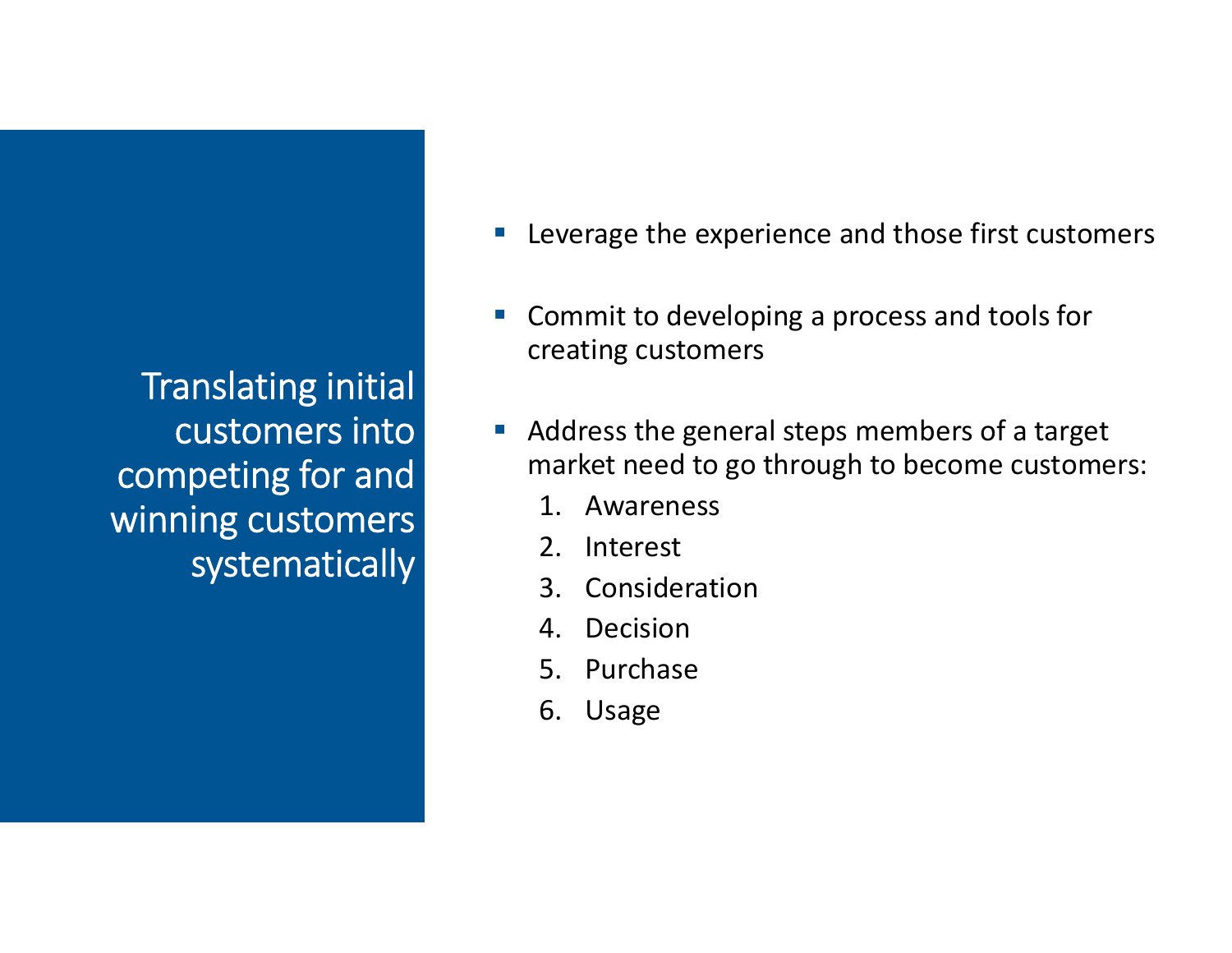### **For example: How can <sup>a</sup> new B2B florist "make" customers?**